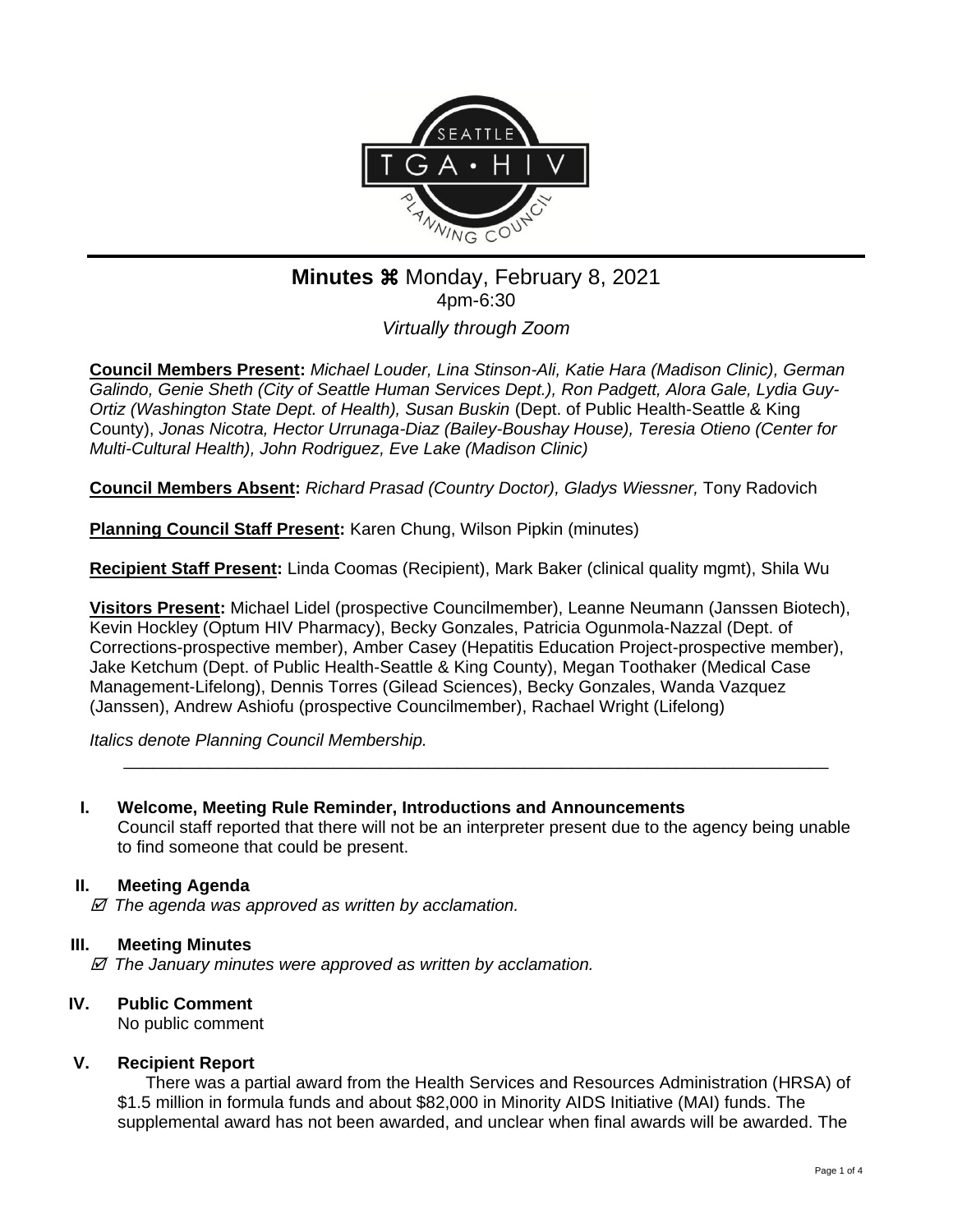HIV Care Services request for applications (RFA) was released on schedule on Jan 29<sup>th</sup>, and there was a preapplication conference for community questions on Feb 4th. Applications are due March 8th by 5pm. The committee making recommendations on the applications meets April 16th. Currently funded agencies received 4-month contracts until the delayed RFA process is completed.

The Ryan White team is currently working on the Provide Database migration and the annual Ryan White Services report. In response to a question it was stated that the preapplication conference is to answer questions that possible service providers and community members have about applying for the funding. The objective review committee goes through all applications, reviews them, and makes recommendations and suggests any contingencies to Dennis Worsham (head of the Prevention Division) who reviews them one last time. Members of this committee must be unaligned subject matter experts that do not work for agencies currently funded or applying for funds.

#### **VI. Executive Committee Report**

The Recipient had a question about what food voucher service units would be defined as, and this was brought to the Executive Committee in the interest of time. It was defined as 1 voucher=1 service unit to allow for program design flexibility. This is not ideally how a service unit definition would be approved. This definition was required for the RFAs so that agencies can apply for any/all service units and have bounds set by the Council within which to work.

There is a lot of community desire to have information and education around COVID-19 vaccinations. The Council would like to put together a panel of experts to answer any questions and would like to know what questions everyone has in order to gather the appropriate subject matter experts. Questions were recorded, and Council staff will move this forward.

#### **<Kifleyesus Bayru joined the meeting>**

## **VII. Needs Assessment, Priority Setting & Resource Allocation (NAPSRA) Committee Report**

This committee accomplished very productive in their last meeting. There was a start of a discussion on lessons learned from the recent prioritization process. This will continue into the next meeting.

One of the guiding documents for needs assessments talks about "the highest quality of life." There was much discussion around this language and it was forwarded to the +Caucus to discuss. The timeline of the needs assessment was also discussed. Last year the American Indian/Alaska Native assessment was delayed due to COVID. Both this and the overall needs assessment will be done. The timeline for this is: Jan-Mar preparing assessments, Apr-Dec doing the assessments. This will be done through several tools including the Medical Monitoring Project, epidemiologic reporting, focus groups and interviews.

#### **VIII. Membership/Operations Committee Report**

There have been 2 candidate interviews recently, and both are being forwarded to the Council for a vote to approve their membership. First is Andrew Ashiofu. He introduced himself as a firstgeneration Nigerian immigrant that has been HIV+ for 15+ years. He is excited to be a part of this work.

Next is Amber Casey. She introduced herself and stated that she is returning to Seattle after a decade in New York where she was the grantee/recipient to the Planning Council there. She is hoping that she can bring a drug user health perspective, broader Ryan White happenings and lived experience.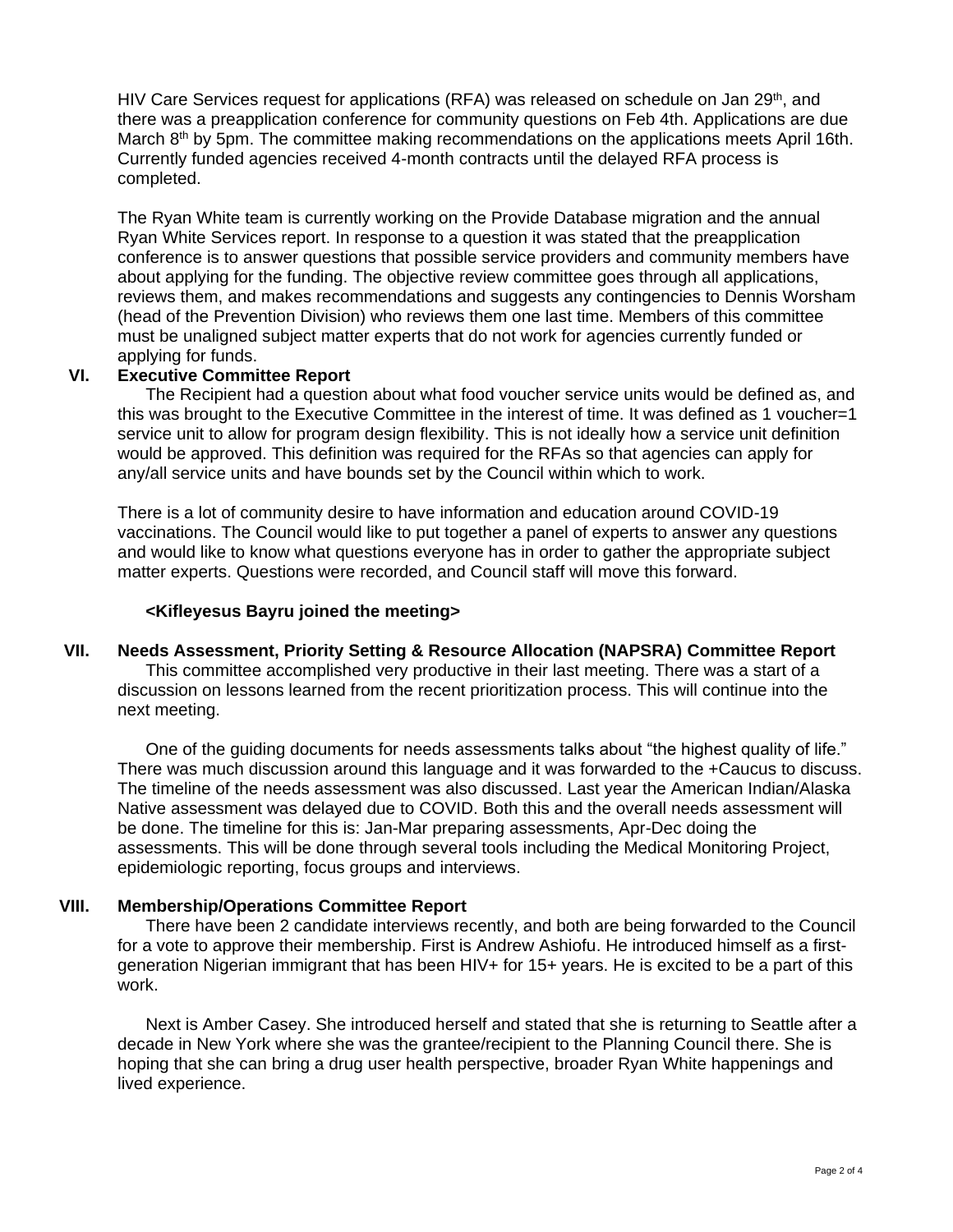*MOTION: Eve moved to nominate Andrew Ashiofu for membership to the Council. Katie seconded.*

#### *Discussion: None*

#### *The motion passed with the following vote:*

- In favor 14 *Michael, Lina, Katie, German, Genie, Ron, Alora, Lydia, Susan, Jonas, Hector, Teresia, John, Eve*
- Opposed -0-
- Abstaining -0-
- ▪

#### *MOTION: Eve moved to nominate Amber Casey for membership on the Council. Ron seconded.*

#### *Discussion: None*

## *The motion passed with the following vote:*

- In favor 14 *Michael, Lina, Katie, German, Genie, Ron, Alora, Lydia, Susan, Jonas, Hector, Teresia, John, Eve*
- Opposed -0-
- Abstaining -0-

In response to a question Andrew stated that he was born in the U.S. but spent most of his life in Nigeria. Amber currently lives outside the Transitional Grant Area (TGA) but works in King County and used to be a consultant to Kitsap County in their HIV work. The social media presence will be discussed at the next meeting as well as possible co-chair.

#### **IX. +Caucus Report**

This group also discussed COVID vaccination questions. There was much discussion on the co-chair position for this committee and possibly having a rotating co-chair. This discussion is also happening in Membership/Operations for possible bylaw integration. No action has been taken yet to remove Pat Migliore as co-chair to the +Caucus, as efforts to contact have not been successful.

There was also discussion on a consumer handbook in order to recruit and onboard members more easily. There are also recruitment brochures and business cards for the +Caucus. New Councilmembers are welcome to join the +Caucus for their next meeting which is held virtually the first Thursday of every month at 4:30pm.

## **X. System of Care (SOC) Committee Report**

This committee is presenting a draft of Standards of Care for Psychosocial Support Services for approval by the Council. HRSA updated the definition of this service category, and this was updated in the standards. Under 3.2 support staff will make appropriate referrals and coordinate care with appropriate providers and documentation of coordination will be measured. There was much discussion about the importance of peers in this service category and how they could be integrated into the language of this service category. It was noted that peers were included in the Seattle TGA definition. Service units for this category include 1-1 and group counseling, but outreaching to Black, Indigenous and People of Color (BIPOC) populations can be difficult due to HRSA restrictions around "parties" and the realities of how BIPOC support each other. In response to a question it was stated that releases of information (ROIs) and consent to care standards are in the General Standards. It was explained that respect for autonomy and decision making of the client is paramount.